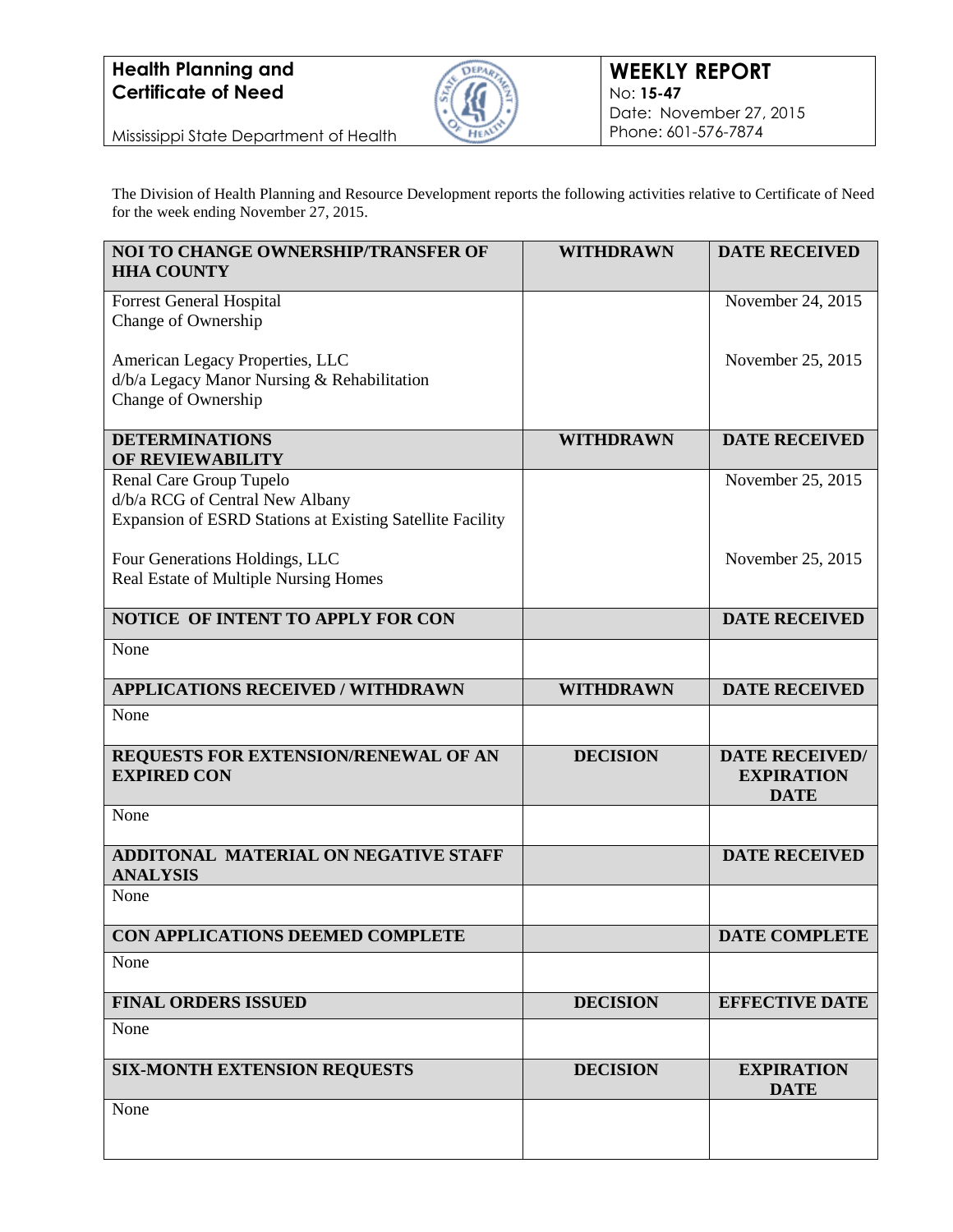

### **WEEKLY REPORT** No: **15-47** Date: November 27, 2015 Phone: 601-576-7874

Mississippi State Department of Health

| <b>HEARINGS DURING THE COURSE OF REVIEW</b>                                            | <b>REQUESTED</b>       | <b>DATE</b><br><b>SCHEDULED</b> |
|----------------------------------------------------------------------------------------|------------------------|---------------------------------|
| <b>CON Review Number: HG-RC-0515-008</b>                                               |                        |                                 |
| St. Dominic - Jackson Memorial Hospital                                                |                        |                                 |
| Renovation and Expansion of Emergency Department<br>Capital Expenditure: \$40,071,029  |                        |                                 |
| Location: Jackson, Hinds County, Mississippi                                           |                        |                                 |
|                                                                                        |                        |                                 |
| Requestor: Jackson HMA LLC, d/b/a Merit Health                                         | August 27, 2015        | To Be Scheduled                 |
| Central                                                                                |                        |                                 |
| <b>CON Review Number: ASC-NIS-0614-008</b><br><b>Madison Physician Surgery Center</b>  |                        |                                 |
| Establishment of a Multi-Specialty Ambulatory Surgery                                  |                        |                                 |
| Center                                                                                 |                        |                                 |
| Capital Expenditure: \$1,869,414.00                                                    |                        |                                 |
| Location: Madison, Madison County, Mississippi                                         |                        |                                 |
| Requestor(s): Madison Physician Surgery Center                                         | September 10, 2014     | To Be Scheduled                 |
|                                                                                        |                        |                                 |
| <b>CON Review: HG-RLS-1210-039</b>                                                     |                        |                                 |
| Patients' Choice Medical Center, Raleigh                                               |                        |                                 |
| Lease/Relocation of 10 Chemical Dependency Beds &                                      |                        |                                 |
| Offering of Adult Chemical Dependency Services                                         |                        |                                 |
| Capital Expenditure: \$58,400                                                          |                        |                                 |
| Requestor: Alliance Health Center, Meridian                                            | March 16, 2011         | To Be Scheduled                 |
| CON Review: FSF-NIS-0610-025                                                           |                        |                                 |
| Gumtree Imaging, LLC Tupelo                                                            |                        |                                 |
| Acquisition/Establishment and Offering of MRI Services                                 |                        |                                 |
| Capital Expenditure: \$1,090,000                                                       |                        |                                 |
| Requestor: The Imaging Center at Gloster Creek Village                                 | <b>August 26, 2010</b> | To Be Scheduled                 |
|                                                                                        |                        |                                 |
| CON Review: ESRD-NIS-0908-031                                                          |                        |                                 |
| Fresenius Medical Care-Calhoun City<br>Establish/Const of a 6-Station ESRD Facility in |                        |                                 |
| <b>Calhoun County</b>                                                                  |                        |                                 |
| Capital Expenditure: \$462,471                                                         |                        |                                 |
|                                                                                        |                        |                                 |
| Requestor: Fresenius Medical Care                                                      | March 9, 2010          | To Be Scheduled                 |
|                                                                                        |                        |                                 |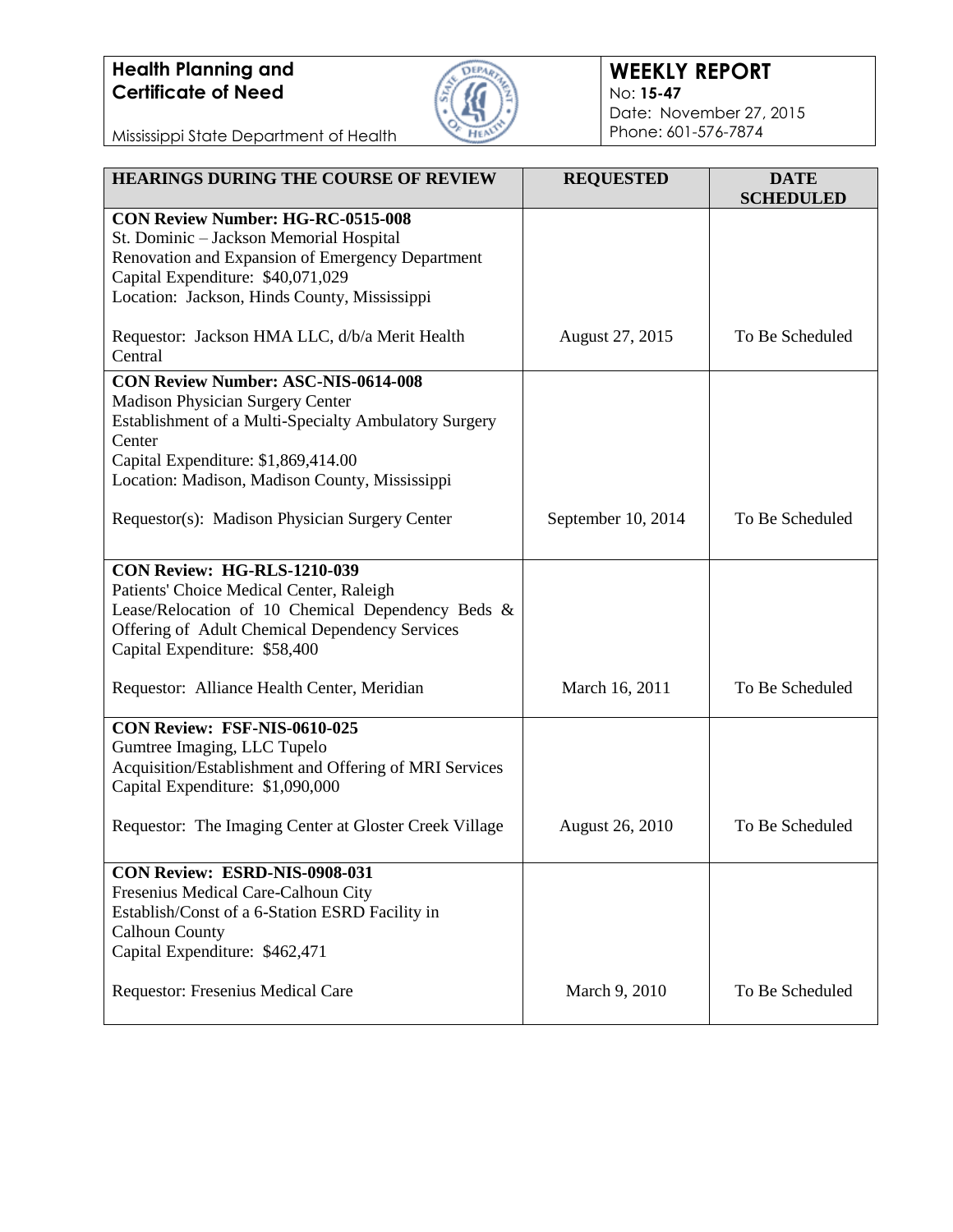

#### **WEEKLY REPORT** No: **15-47** Date: November 27, 2015 Phone: 601-576-7874

Mississippi State Department of Health

| CON Review: ESRD-NIS-0908:035                                                      |                  |                  |
|------------------------------------------------------------------------------------|------------------|------------------|
| Fresenius Medical Care-Water Valley                                                |                  |                  |
| Establish/Const. of a 6-Station ESRD facility in                                   |                  |                  |
| Yalobusha County                                                                   |                  |                  |
| Capital Expenditure: \$462,471                                                     |                  |                  |
|                                                                                    |                  |                  |
| Requestor: Fresenius Medical Care                                                  | March 9, 2010    | To Be Scheduled  |
| CON Review: FSF-NIS-0808-024                                                       |                  |                  |
| Advanced Medical Imaging of Greenville, LLC                                        |                  |                  |
| Provision of MRI Services in Washington County                                     |                  |                  |
| Capital Expenditure: \$0                                                           |                  |                  |
| Requestor: Delta Regional Medical Center                                           | December 3, 2008 | To Be Scheduled  |
| CON Review: FSF-NIS-0807-018                                                       |                  |                  |
| Desoto Imaging and Diagnostics, LLC                                                |                  |                  |
| <b>Establishment of Mobile PET Services</b>                                        |                  |                  |
| Capital Expenditure: \$0                                                           |                  |                  |
|                                                                                    |                  |                  |
| Requestor: Baptist Memorial Hospital - DeSoto                                      | December 3, 2007 | To Be Scheduled  |
| CON Review: HG-NIS-1206-038                                                        |                  |                  |
| Laird Hospital, Inc.                                                               |                  |                  |
| Offering of MRI Services at Rush Medical Clinic,                                   |                  |                  |
| Philadelphia                                                                       |                  |                  |
| Capital Expenditure: \$14,500                                                      |                  |                  |
|                                                                                    |                  |                  |
| Requestors: Neshoba County General Hospital & InSight<br><b>Health Corporation</b> | May 2, 2007      | To Be Scheduled  |
|                                                                                    |                  |                  |
| CON Review: FSF-NIS-1006-031                                                       |                  |                  |
| Starkville Orthopedic Clinic, Starkville                                           |                  |                  |
| Acquisition of MRI Equipment and Offering of Open                                  |                  |                  |
| <b>Orthopedic MRI Services</b>                                                     |                  |                  |
| Capital Expenditure: \$802,060                                                     |                  |                  |
| Requestor: Oktibbeha County Hospital                                               | January 16, 2007 | To Be Scheduled  |
| OTHER HEARINGS DURING THE COURSE OF                                                | <b>REQUESTED</b> | <b>DATE</b>      |
| <b>REVIEW</b>                                                                      |                  | <b>SCHEDULED</b> |
| None                                                                               |                  |                  |
|                                                                                    |                  |                  |
|                                                                                    |                  |                  |
|                                                                                    |                  |                  |
|                                                                                    |                  |                  |
|                                                                                    |                  |                  |
|                                                                                    |                  |                  |
|                                                                                    |                  |                  |